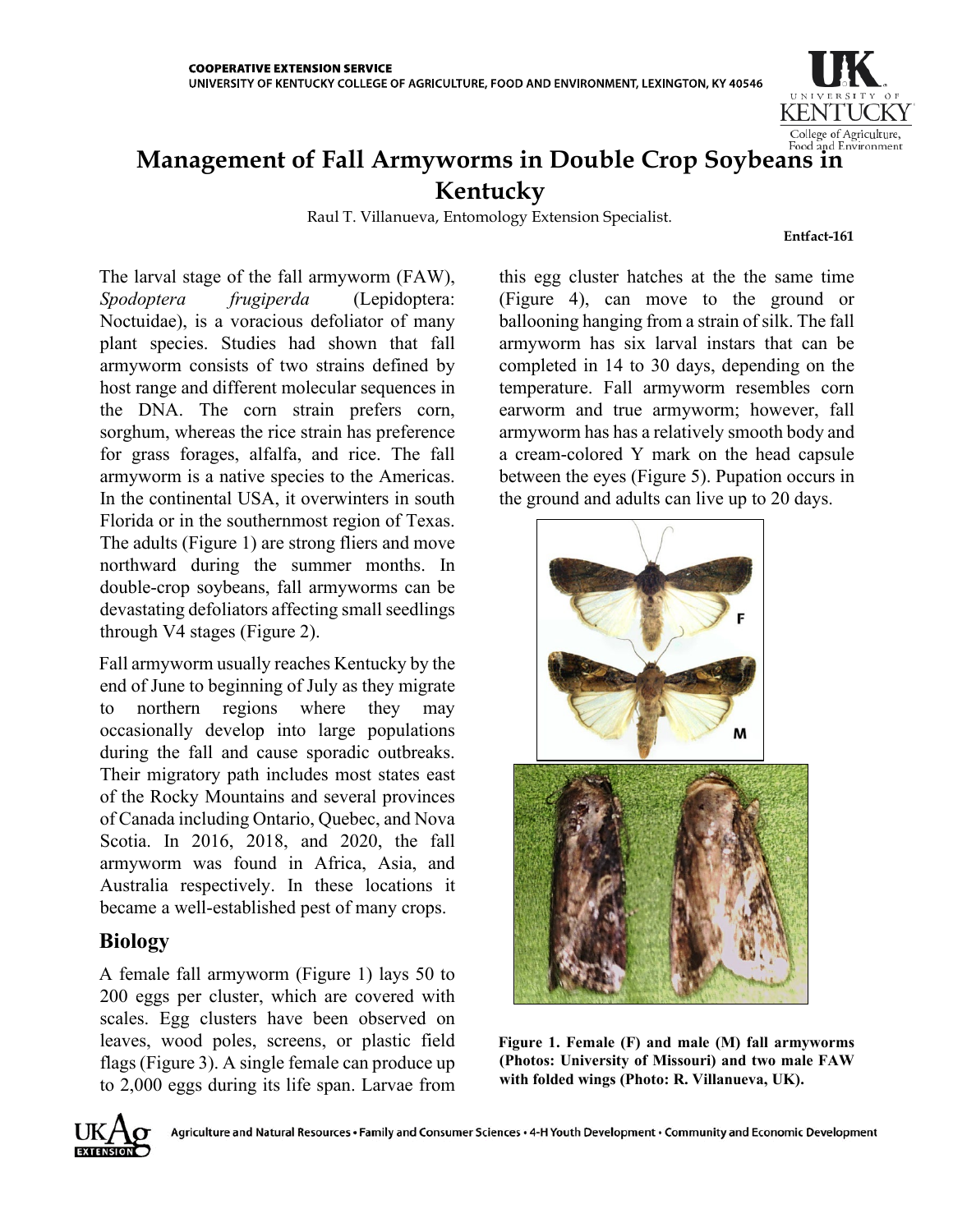## **Damage**

Fall armyworm is not a major soybean pest in KY however, occasional fall armyworm outbreaks can take soybean growers by surprise when their plants are defoliated quickly.



**Figure 2. Soybean field damaged by fall armyworms in July 2021: (Top) defoliation of large areas of a double-crop soybean field, (Middle) a close-up of a soybean plant without any leaves, and a large FAW on the tip of a plant, and (Bottom) small pieces of stems remains along with high larva density on the ground (Photos: Todd Elkins)**

For example, in 2021, several counties of central and western Kentucky, from La Center (Ballard Co.) to Bowling Green (Warren Co.) reported severe damage in late June. Fall armyworm damage was reported for forages, sorghum, and soybeans. Although fall armyworm can attack corn, damages were not reported for this crop. The strain of fall armyworm that caused the 2021 outbreak was the rice strain. By the end of August, hay and forage fields were damaged in most counties of KY. In double crop soybeans, early fall armyworm larva instars skeletonize the lower leaves, this primary damage is usually undetectable. As larvae develop and move upward on the plant, feeding occurs over the whole plant canopy, then severe damage becomes visible. In most cases, severely damaged plants can have a ragged appearance without leaves or small sections of stems remain (Figure 2).

#### **Management**

Soybeans plants are strong and resilient and can tolerate nearly 100% foliage loss during the early vegetative stages before yield loss is achieved. The late vegetative stage of soybeans can also bear heavy fall armyworm feeding. However, if double-crop soybeans are affected in the early seedling stage by fall armyworm that consume the apical meristems, the damage is irreparable, and plant will not produce leaves or beans.

Pyrethroid insecticides are effective against fall armyworm using the highest labeled rates, but their efficacy declines for late larval instars. Early detection of infestations will allow for more effective control of this pest if larvae are larger than  $\frac{3}{4}$  inch in length. Also, some insecticides with double mode of action are effective and may be used in case of low pyrethroid efficacy or major outbreaks.

For all these insecticides, the use of high volumes of water will generally result in better coverage, especially under adverse conditions (e.g., hot and dry days) or dense plant canopy.